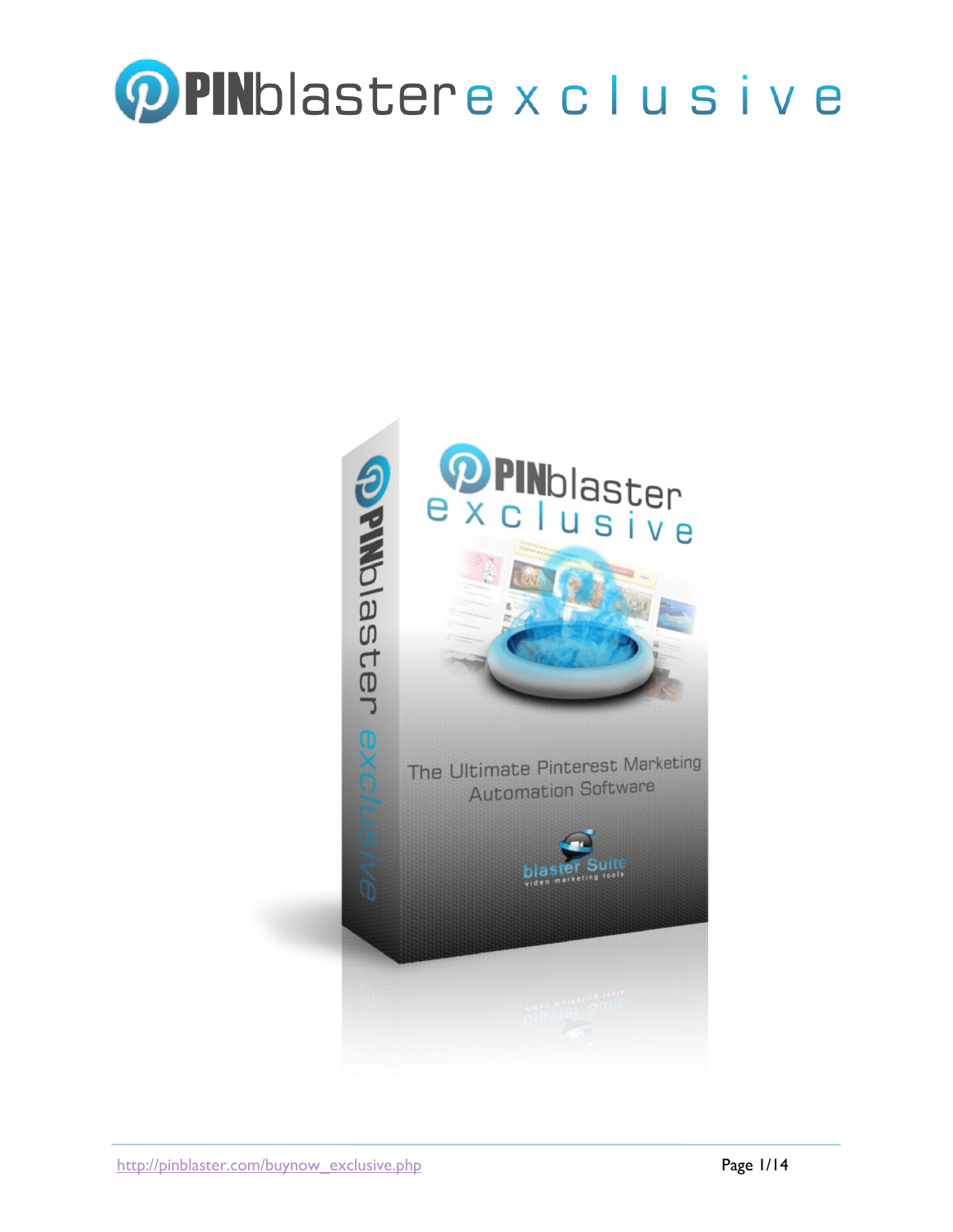## **PPIN**blastere x c l u s i v e

#### **What is Pin Blaster EXCLUSIVE?**

Pin Blaster is a major update that we are performing for Pin Blaster. This update will be available only to a few users and it will be a paid update.

Pin Blaster Exclusive is the modified version of Pin Blaster that we, and some of the premium Pin Blaster users, are using for our own Pinterest campaigns. It was developed across one year and tested to make sure you can squeeze as much traffic as you can from Pinterest.



Basically it's like you want to buy a new car (lets say BMW, we are huge fans :P ) and you go to your local dealer and you can buy a very good BMW 320, you will get all the features that you will ever need and it will be a very good car.

But if you are a good driver and you want to get the best driving experience that money can buy (let's say your budget is limited, under 100.000 euro) you will not get a 320, you will put some more cash and buy a M3, and you will have more horse power, better stability and a lot of other tweaked features (believe me M3 Rocks!). You will win every street race!

Now let's get back to Internet Marketing and Pin Blaster. Probably you already figured it out, Pin Blaster is a 320, a very good tool and the best software that you can buy for that amount of money. The M3 is Pin Blaster Exclusive, you will get a lot of new features that in the right hands will sky

rocket your earnings!

Take a look at the analytics graphic from one of our test sites:



*(on the 12th of December we started testing the new features of Pin Blaster EXCLUSIVE: take a look how our traffic exploded)*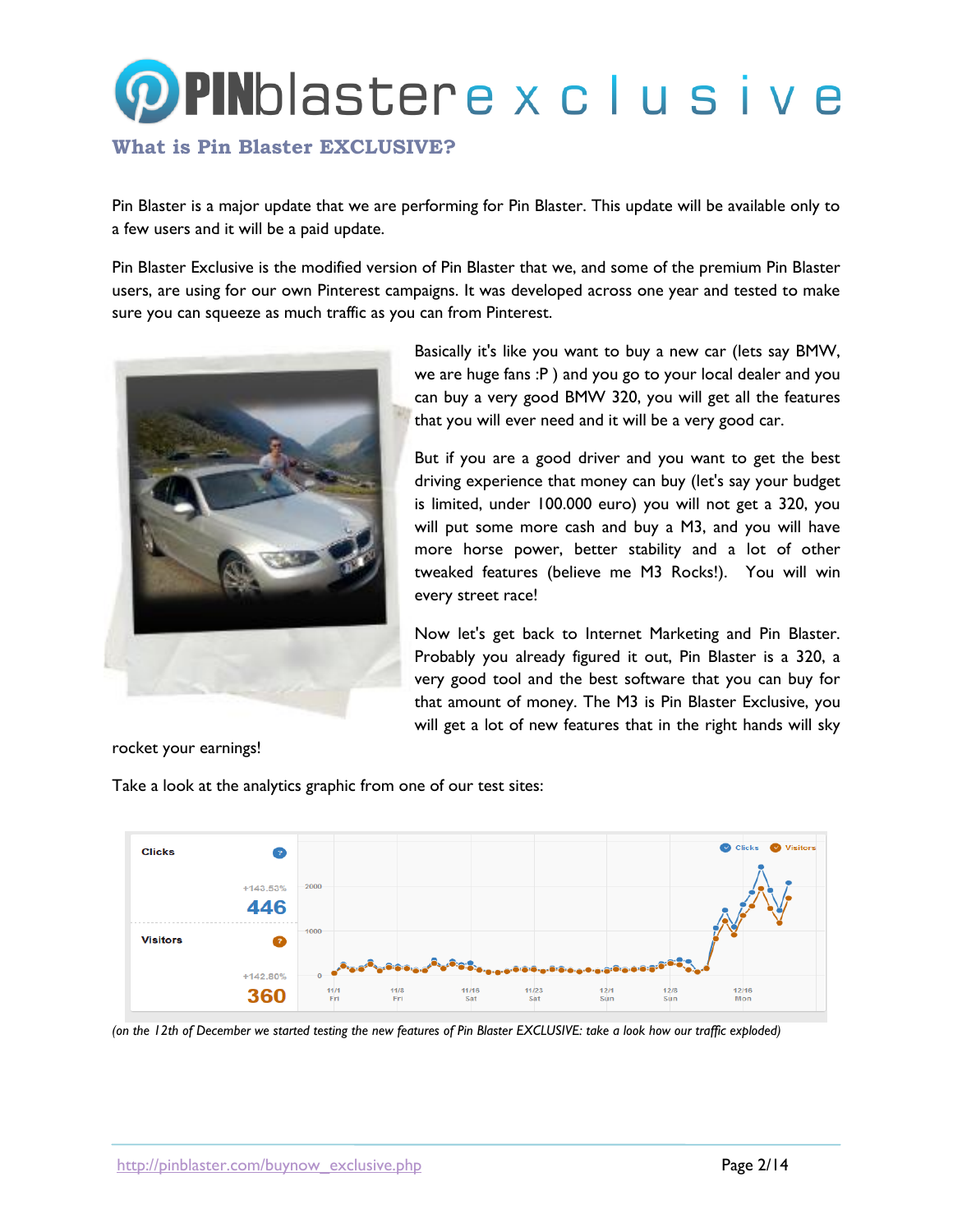# **OPIN**blastere x c l u s i v e

#### **What is the difference between Pin Blaster and Pin Blaster EXCLUSIVE?**

One of the main differences between Pin Blaster and Pin Blaster EXCLUSIVE is the **campaign support**. This way you will be able to create different projects and you will be able to manage them easier. Let's say you have 2 different sites that you are promoting using Pin Blaster: one is about weight loss and the other one is about cooking recipes. Until now you had to create groups of users, manage the pin and repins and follows that you will make with each group - it is kind of hard... Now, you will be able to create 2 separate campaigns, one for weight loss and one for cooking recepies. This way your weight loss accounts will pin, follow, like, etc only the desired pins, making things more targeted and boosting your results!

Another addition is the **"Full Support" of group boards**. Now you can mass invite all your accounts and mass accept all the invitations. Not using the power of group boards, is like Facebook marketing without fanpages. Our results got 300% boosted after using group boards, so make sure you exploit them too.

The feature that we found the most useful, is the ability to **create mass boards**. Let me show you an example: "{recepies|cooking recepies}|||Food & Drinks\*\*\*{Humor|Funny|Smile}|||Humor". We were losing a ton of time creating individual boards in each category with all our accounts - we had to come back after an hour and start creating a different board in another category and wait another hour. Now we just put all the boards and categories in the spinning format that I've showed you above and let Pin Blaster Exclusive work it's magic.

Another major feature is the ability to **use categories instead of boards.** Now you can grab a list of 100 pins about weight loss and set the category for those pins Health & Fitness. Grab another 90 pins about fashion and set the category Woman's Fashion. After you will hit the repin button Pin Blaster will search for boards that are in the associated category for each pin.

There are a lot of new features that will make Pin Blaster Exclusive the most powerful Internet Marketing Tool! I will try to keep this as short as possible and will describe below briefly each new feature.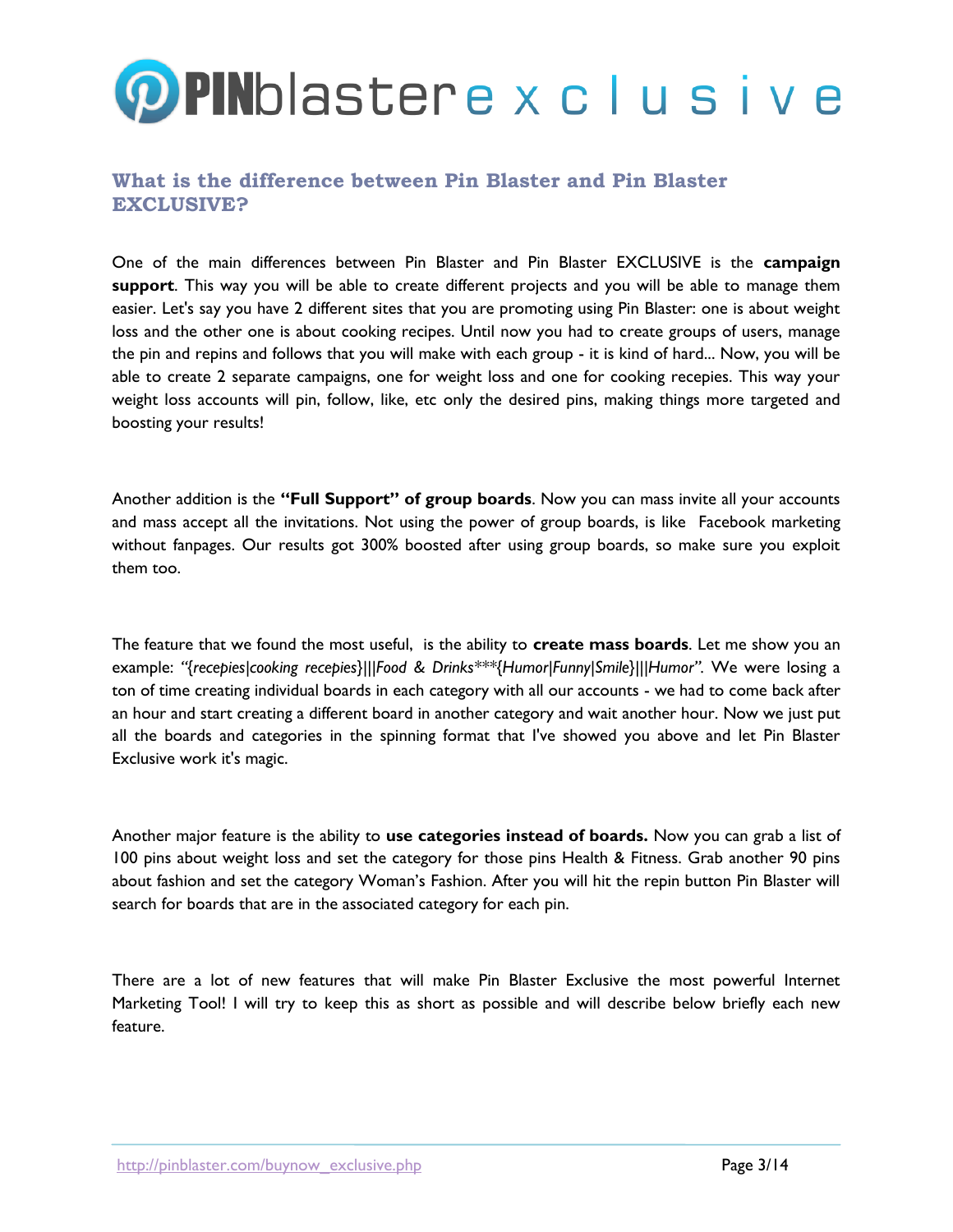

#### **Main New Features**

- 1. Profile Updater Update your existing account profiles with ease
- 2. Accept board invitations
- 3. Create multiple boards in different categories in one click
- 4. Select multiple default boards
- 5. Delete all boards feature or delete all boards with 0 pins
- 6. Project management Multiple campaigns for all modules
- 7. Set category of items Pin in boards from the associated categories
- 8. Refresh accounts and read board categories
- 9. Set custom connection timeout Useful when using slow proxies
- 10. Select X random accounts when doing actions
- 11. Set custom repin link for individual items
- 12. Make pins (images) unique When uploading images from your PC
- 13. Watermark Pins Start branding your pins with ease
- 14. Open account in browser directly with proxy assigned
- 15. Set custom board to individual items (enter the name of the board)
- 16. Open email account in browser
- 17. Import images from Folder (fastest way to add pins)
- 18. make your request, if it's doable, we will add it!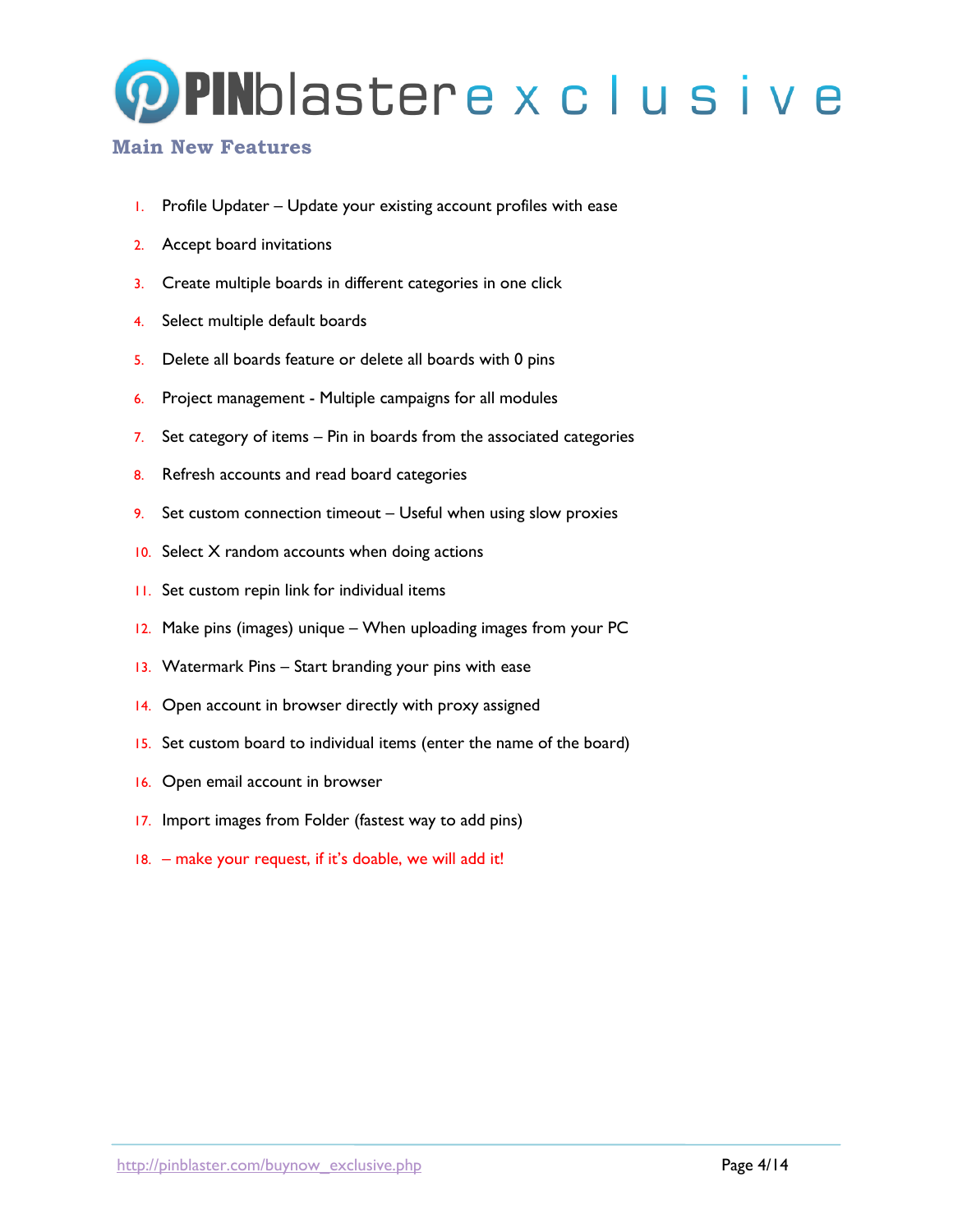

#### **Important Notes**

- 1. All features described below are available in Pin Blaster Exclusive Edition Only.
- **2.** You **don't need to download a new version of Pin Blaster.** Upon purchase your existing Pin Blaster license will be upgraded to Exclusive Edition and all the hidden features will be unlocked.
- 3. **All your accounts and lists will remain in Pin Blaster Exclusive** Edition (you don't lose anything, you don't need to make any changes).
- 4. We DO NOT issue **refunds** for Pin Blaster Exclusive Edition. Purchase ONLY if you are already banking good with Pin Blaster and want to extend.
- 4. You can cancel your subscription at any time from your PayPal dashboard.
- 6. If you have requests of new features that are possible to add, open a ticket at <http://blastersuite.com/support> and we will do our best to implement your request in Pin Blaster Exclusive Edition.
- 7. You have **priority support** if you are an Exclusive Edition license owner.

### *If you are not currently making money with Pin Blaster, please don't buy this update!*

*Don't take the opportunity to make loads of money from a fellow* 

*marketer, as we will stop selling the Exclusive version as we will sell* 

### *maximum 50 copies!*

**Upgrade to Pin Blaster Exclusive from this link :**  http://www.pinblaster.com/buynow\_exclusive.php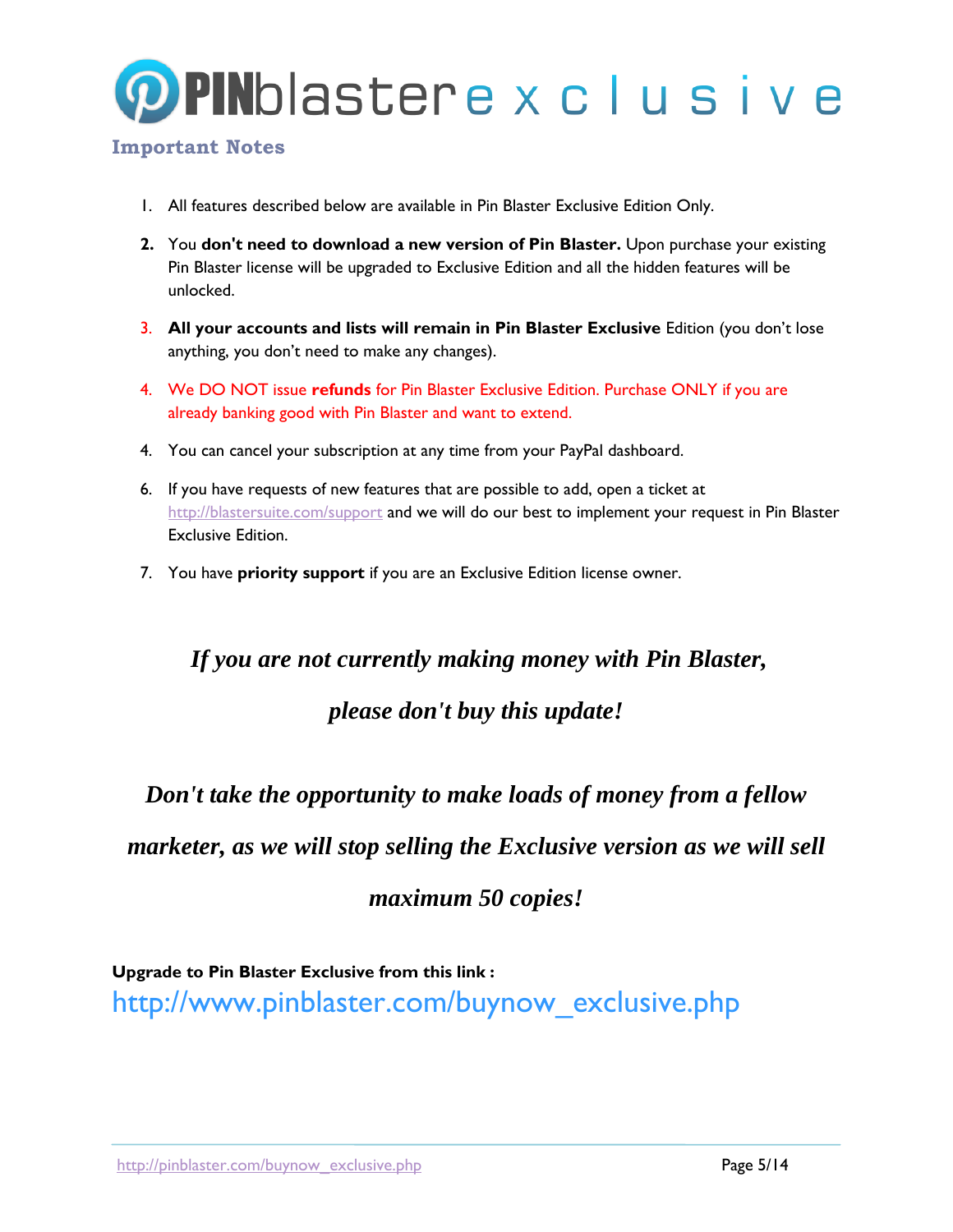

### **NEW FEATURES IN PIN BLASTER EXCLUSIVE EDITION**

#### *1. Profile Updater – Update your profiles with ease, multi threaded!*

|              | Update account details (update profile) for account         |                                |
|--------------|-------------------------------------------------------------|--------------------------------|
| First name:  | Vlad                                                        |                                |
| Last name:   | M                                                           |                                |
| About you:   | Developer of Pin Blaster                                    |                                |
| Profile pic: | <b>Browse</b><br>$C\setminus 1$ .png                        | V Use random image from folder |
|              | You can use spyn syntax in First Name, Last Name, About You | Cancel<br>Update               |

With the help of the new Profile Updater you can make your accounts look legit! You have the options to modify your First Name, Last Name, Profile Picture and Biography (About you).

To use this option, simply select the accounts from your list, right click and then click on "Change account details".

Change account details(update profile)

You can use spyntax format in First Name, Last Name and About You fields. If you do not enter a profile picture, Pin Blaster will simply not modify your original profile picture.

#### *2. Accept board invitations directly from Pin Blaster Exclusive Edition!*

Select the accounts you want to accept board invites for, then right click on your list and click on "Accept board invites".

Accept board invites

A new window will appear that will allow Pin Blaster to accept board invitations for all your selected accounts: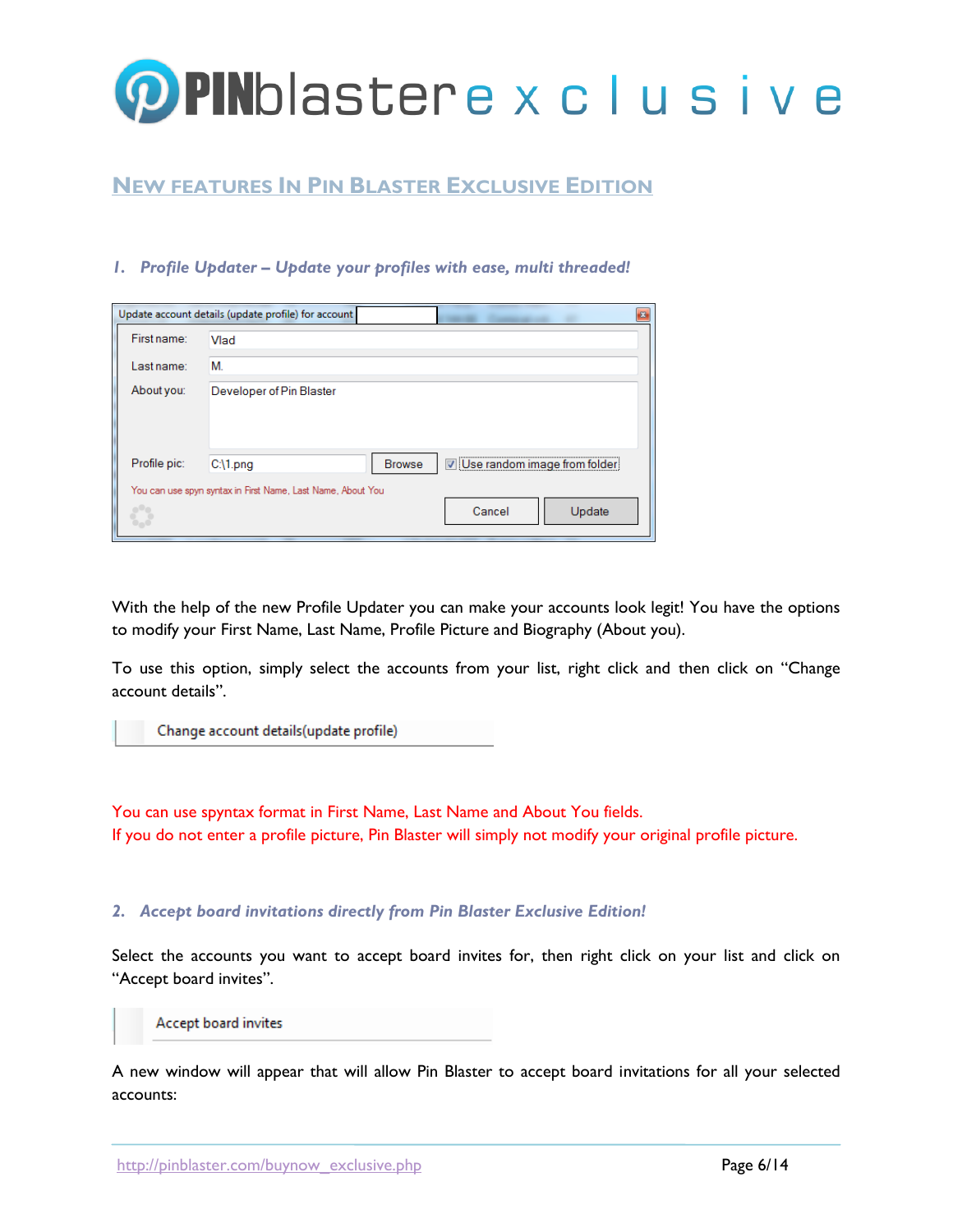

Accept for 1 accounts

This is a very useful feature because Pin Blaster also allows you to send board invitations! You can now send mass group invitations and accept all notifications automatically.

#### *3. Create multiple boards (in different categories) at a time!*

Accepting invites for

In Pin Blaster Exclusive Edition the board creation part is faster and more powerful. You can create multiple boards in different categories to multiple accounts at a time.

| Create a new board for account! |                                                                                     |
|---------------------------------|-------------------------------------------------------------------------------------|
| Board name:                     |                                                                                     |
|                                 | {Board name1 Board name2}  Category Name***{Board name1 Board name2}  Category name |
| Board category:                 | Animals                                                                             |
|                                 | Create for 1 accounts                                                               |

If you want to create multiple boards at a time, you should use the following format: Board Name|||Category Name\*\*\*Board Name 2|||Category Name 2 etc....

For example you can create 3 boards in 3 different categories to multiple accounts like this: {Funny dogs|Great dogs|Funny cats|Hilarious animals|Top animals}|||Animals\*\*\*{Great art|Home design|Ancient art}|||Art\*\*\*{Car design|Web Design}|||Design

In "Board Name" field you can use spyntax.

#### *4. Select multiple default boards for accounts*

With this option Pin Blaster will select one of your default boards and pin, then move to the next selected default board and pin and so on. When it reaches the last default board, it will re-use the first default board. This helps a lot if you want to pin to multiple boards at a time.

To select multiple default boards, simply right click on your accounts, click on "Select default board" and select multiple boards using CTRL + CLICK.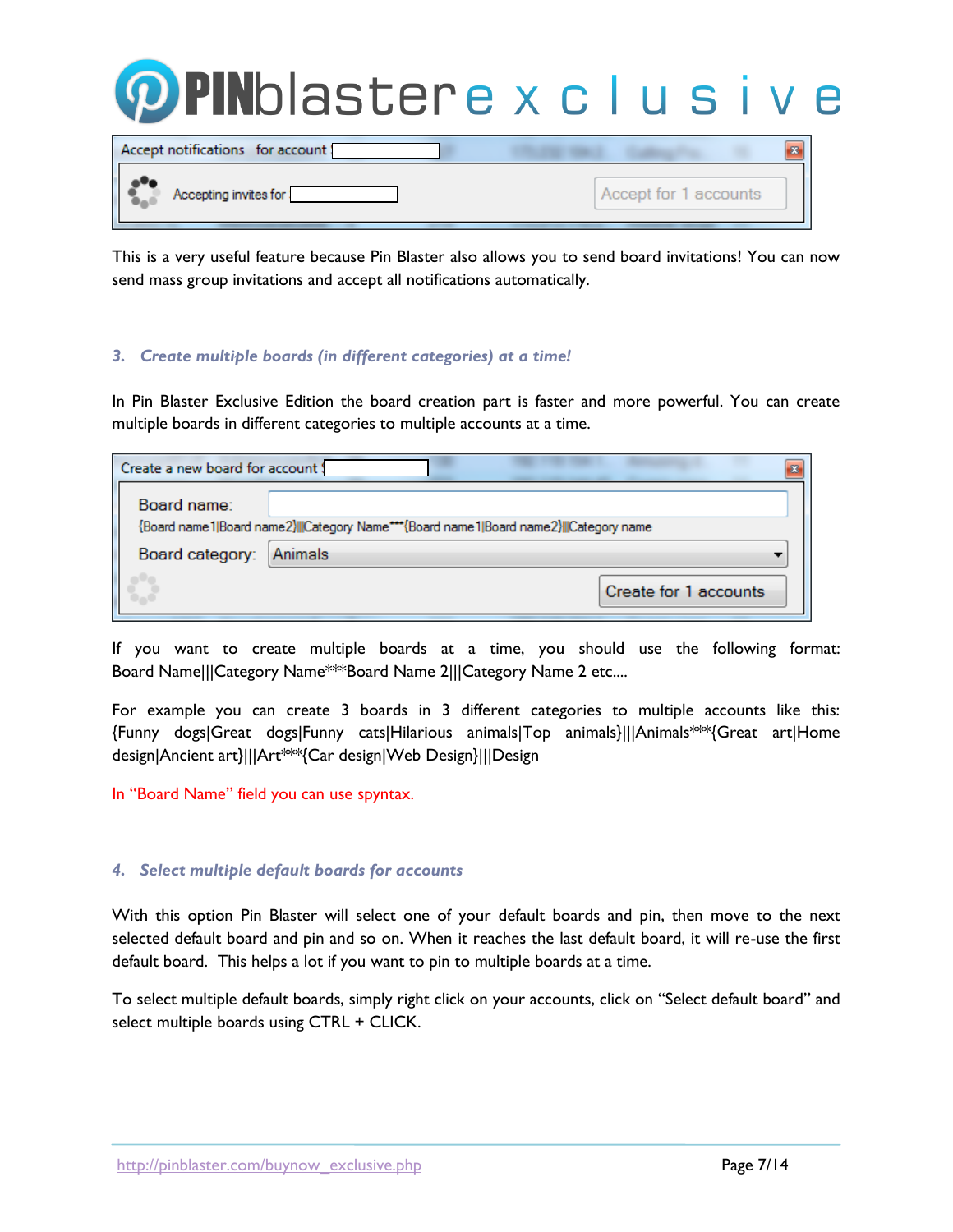# **PPIN**blastere x c l u s i v e

| Select default board                                                                                                                       |  |
|--------------------------------------------------------------------------------------------------------------------------------------------|--|
| Amusing pets<br>Amusing geeky<br>Risible photography<br>Awesome Humor<br><b>Comical Nuptials</b><br>Risible design things<br>Nice Graphics |  |
| Risible quotes<br>Awesome technical<br>Amusing men fashion<br>Funny baby                                                                   |  |

#### *5. Delete all boards or delete all boards that have 0 pins*

To make your accounts look better, we added the option to delete all boards (from selected accounts) that have 0 pins.

If you want to start from scratch with your accounts all you have to do is delete all boards from all accounts.



#### *6. Project Management*

If sometimes you find it hard to manage your lists (users, pins, posts etc…) then worry no more. Pin Blaster Exclusive Edition brings campaigns to you!

For every module, you can now create multiple campaigns with ease! At the top of every list you will see your current list of campaigns and you can easily add/delete/duplicate campaigns.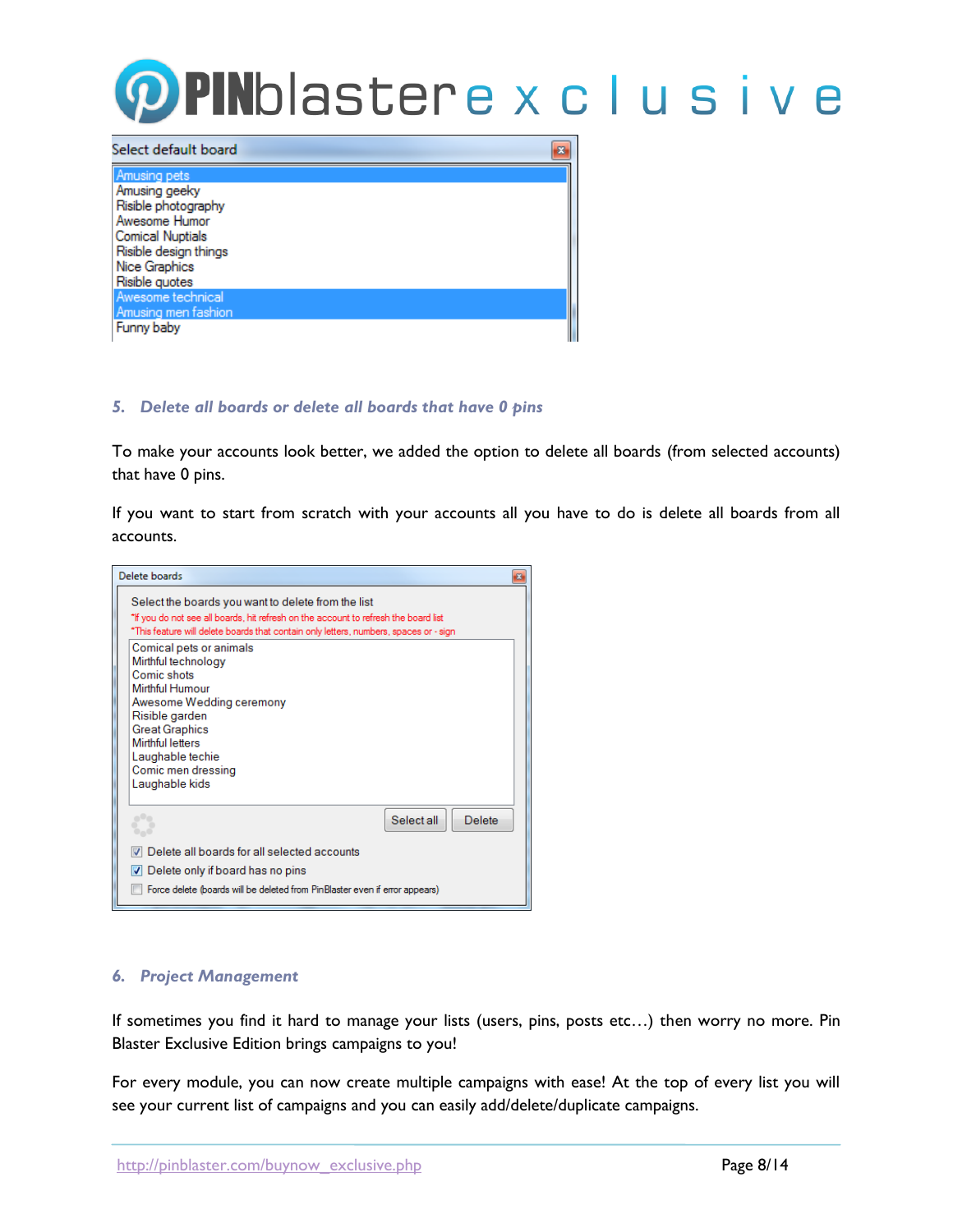

| Default                               |       | New list | Delete list | Duplicate list |      |
|---------------------------------------|-------|----------|-------------|----------------|------|
| Default<br>Wedding                    |       | Actions  |             |                |      |
| Animals<br><b>OU pind in your not</b> |       |          |             |                |      |
| <b>Description</b>                    | Likes | Repins   | Liked       | Repined        | Comr |

#### *7. Set category of items*

This feature has been a game changer for us! You can now set the category for each individual pin from your list. Select your desired pins, right click and set the category.

When pinning/repining, Pin Blaster will no longer use the default board you set, but will select the board associated with the category.

For example if you want to pin 50 items in board "Funny animals" and the board is in the "Animals" category, you simply select the category Animals for this 50 items. When Pin Blaster pins these items it will pin them in Funny Animals board from your account. If you have multiple boards in the same category, PB will choose a random board .

| Inexpensive Lands 5                         | 27                          | pop Holidays & Events<br>no<br>Home Decor        | no |
|---------------------------------------------|-----------------------------|--------------------------------------------------|----|
| Wow Most Burbe 42                           | 1121                        | no<br>pop <sub>Humor</sub>                       | no |
| Watermelon ip<br>- 162                      | 726.                        | pop Illustrations & Post<br><b>Jwn</b><br>no     | no |
| Export pins<br>Wedding dres                 |                             | pop <sup>Kids</sup><br>no<br><b>Mens Fashion</b> | no |
| tumblr mbb8t                                | View pin in browser         | no<br><b>POF</b> Outdoors                        | no |
| aml by stylish<br>Delete                    |                             | pop Photography<br>no                            | no |
| sock monkey<br>Clear list                   |                             | pop Products<br>no<br><b>Ouotes</b>              | no |
| How to Build a                              |                             | Anii Science & Nature<br>no                      | no |
| <b>Export list</b><br><b>Rustic Countri</b> |                             | <b>Anii Sports</b><br>no                         | no |
| <b>Load list</b><br>Inspired by the         |                             | Anii Tattoos<br>no<br>Technology                 | no |
| Shuffle list<br>Fur cape for w              |                             | Anii <sub>Travel</sub><br>no<br>÷                | no |
| 35 pictures that                            | Select category of pin<br>٠ | no<br>Animals                                    | no |
| engagement<br>Set repin link                | ▶                           | no<br>лишнаю<br>πU                               | no |
| Grass Hamster                               | 39                          | Animals<br>no<br>no                              | no |

If you do not set a category for your items, Pin Blaster will use the default boards you set. If you select a category, but your account does not have a board in the category, than PB will use the default board. Right click on the column header and click on "category" to enable the category column.

#### *8. Refresh accounts and read category of boards*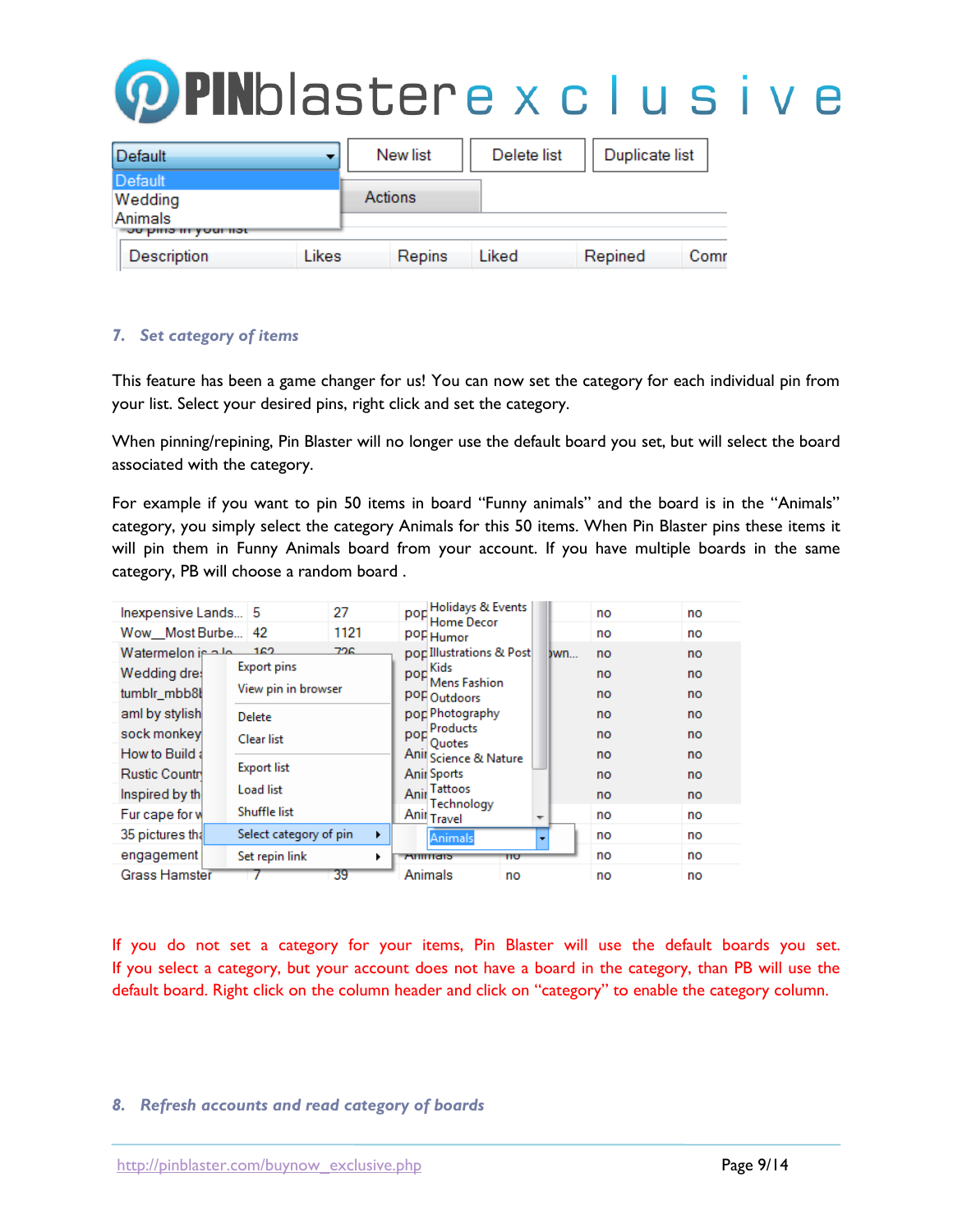

If you want to use option 7 (categories for items) you need to refresh all your accounts with the 3rd option that is available in Pin Blaster Exclusive Edition.

Select all your accounts, click on Refresh and select the last option (read followers/following/scrape boards and also read category of boards):

|       | Read followers/following and scrape boards                               |
|-------|--------------------------------------------------------------------------|
| Refre | Read followers/following (faster)                                        |
|       | Read followers/following/scrapre boards and also read category of boards |

#### *9. Set custom connection timeout*

You have a new option that will allow you to set a custom connection timeout (usually used for proxies). If you have slow proxies and you don't want to wait for them, enter a lower time here. I recommend using the value of 20 seconds.

If your proxy (connection) does not respond in 20 seconds, Pin Blaster will move to the next account.



#### *10. Select random accounts when liking with multiple accounts*

Instead of liking/repinning/pinning an item with all your accounts, you can tell Pin Blaster to randomly select X accounts on every new item.

When repinning/liking/commenting, select andom accounts

In the standard version, if you had 10 accounts and used the option "Like/comment/repin with all selected accounts", Pin Blaster would use all your 10 accounts for every item.

By using this option you can now use (for example) 3 random accounts on every new item (if you set "3 random accounts").

To use this option YOU MUST check the option "Like/comment/repin with all selected accounts".

*11. Set custom repin link for every item from your list*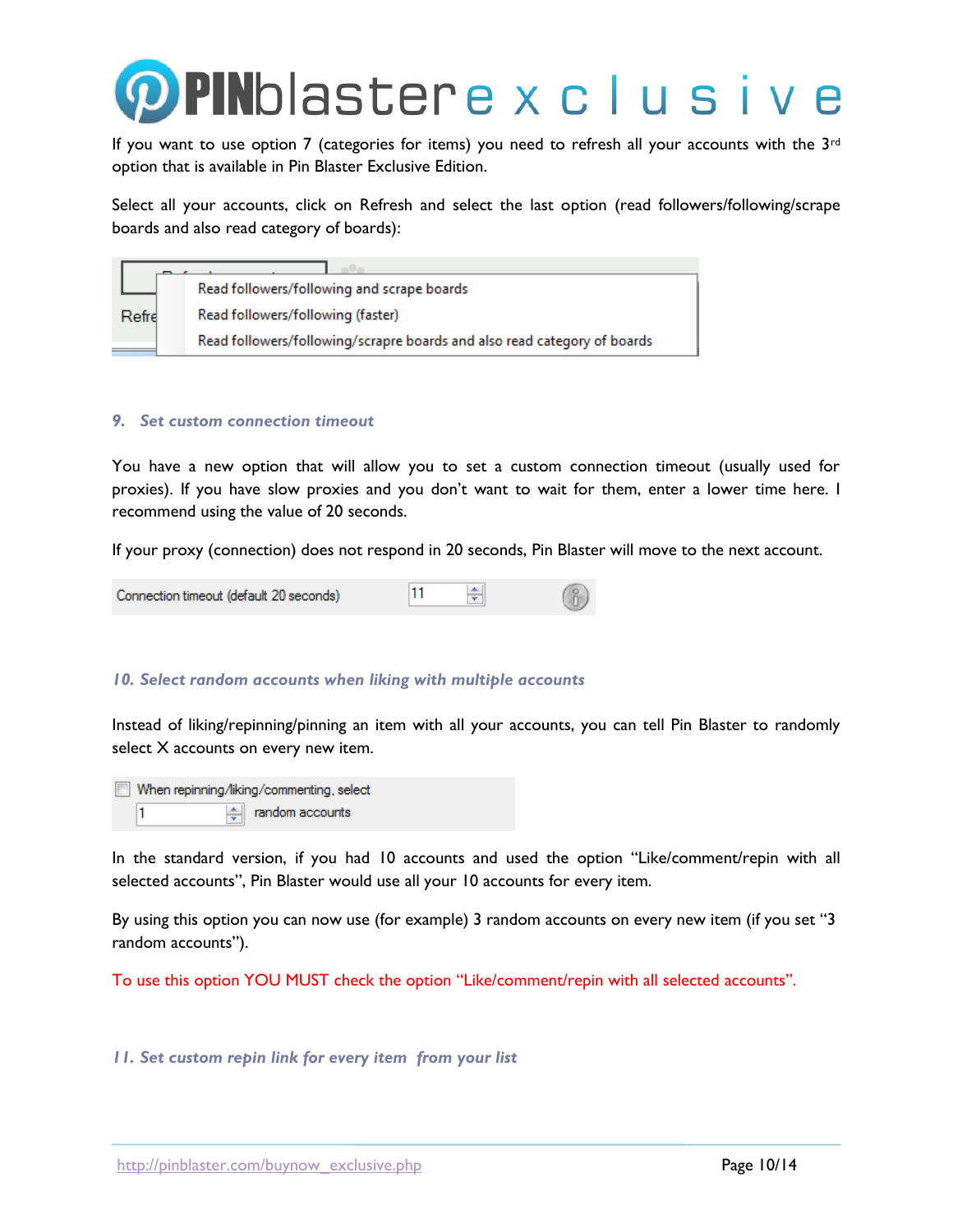

You don't always want to repin using the same link. For example you want to repin the first 10 items from your list with link [http://link1.com](http://link1.com/) and the next 10 items with link [http://link2.com.](http://link2.com/)

It's now easy to do this. Like the new category feature, you can right click on your items and set a custom repin link.

| <b>Export pins</b><br>View pin in browser     |   | no<br>no<br>no | no<br>no<br>no  |
|-----------------------------------------------|---|----------------|-----------------|
| Delete<br><b>Clear list</b>                   |   | no<br>no       | no<br>no        |
| <b>Export list</b><br><b>Load list</b>        |   | no<br>no       | no<br>no        |
| <b>Shuffle list</b><br>Select category of pin | ٠ | no<br>no<br>no | no<br>no<br>no  |
| Set repin link                                | ь |                | http://site.com |
| n                                             |   | no             | no              |

#### *12. Make your pins unique, directly from Pin Blaster*

Pinterest loves unique content, like any other sharing site. You now have an option to append random pixels to your pins (when you pin from your local PC).

Pin Blaster will edit the image and add 4 random pixels (of different colors) in the top left of your image. This will make your image 100% unique.



#### *13. Add watermark to your images, directly from Pin Blaster*

A great new option to brand your images has been added. You can now add watermarks to images directly from Pin Blaster.

You can create your image in your favorite image editor, save it as JPG, PNG, BMP and use it in Pin Blaster. Before uploading the pin, Pin Blaster will edit the image and append the watermark.

You can set the watermark size and watermark position with ease:

| Add watermark to image (when you upload images from your PC) |        |       |                        |  |
|--------------------------------------------------------------|--------|-------|------------------------|--|
| Image: C:\Data\water.png                                     | Browse |       | Position:   Top center |  |
|                                                              |        | Size: | 50% of image size      |  |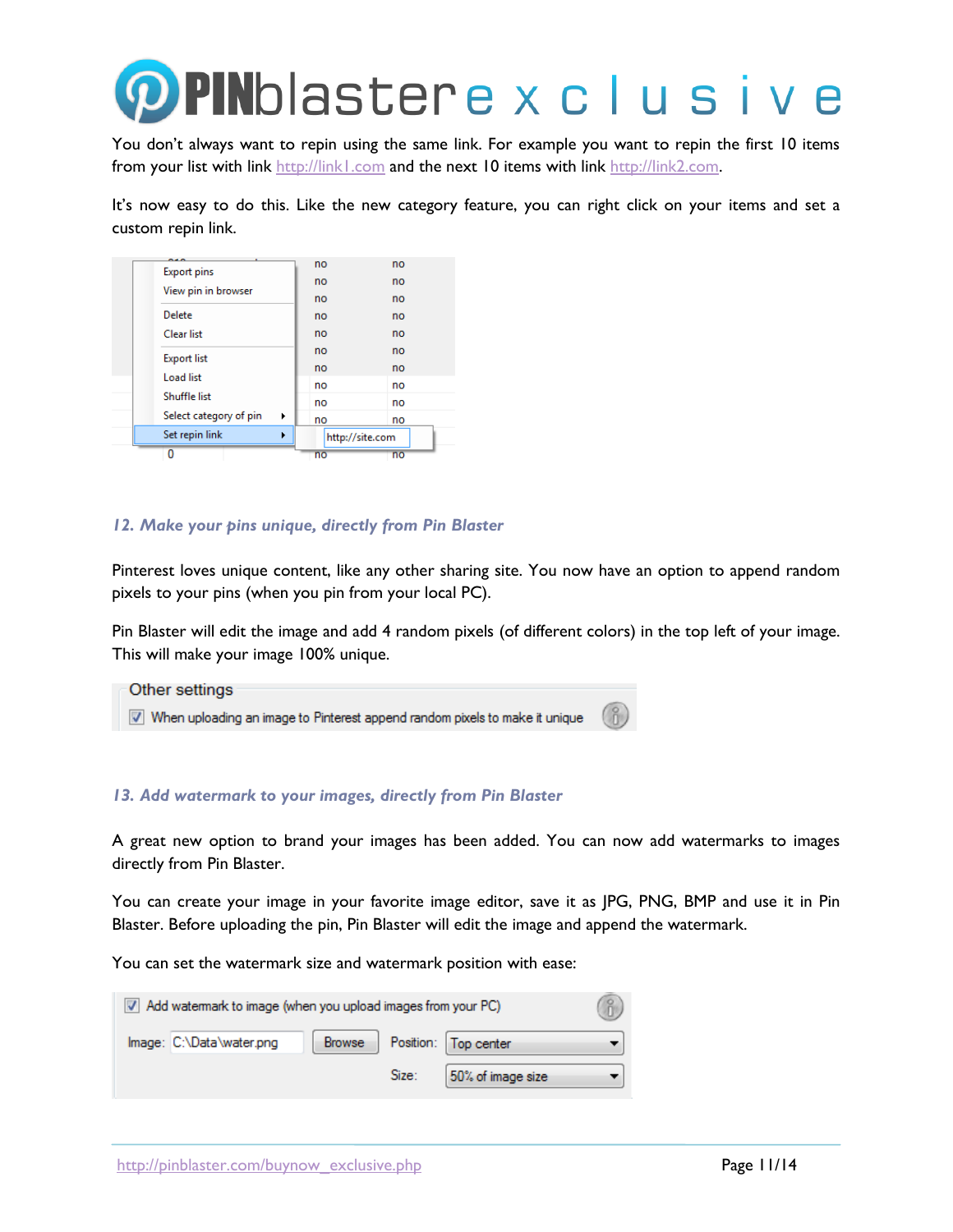

This feature works ONLY if you upload images from your local PC.

#### *14. Open account in browser, directly from Pin Blaster*

This is one of the most helpful features that were added in Pin Blaster! You can now login directly from Pin Blaster Exclusive in your selected account. You can do any actions you want from the built-in browser.

The best part is that it will login using the account proxy, so you are 100% safe to do any action you want.

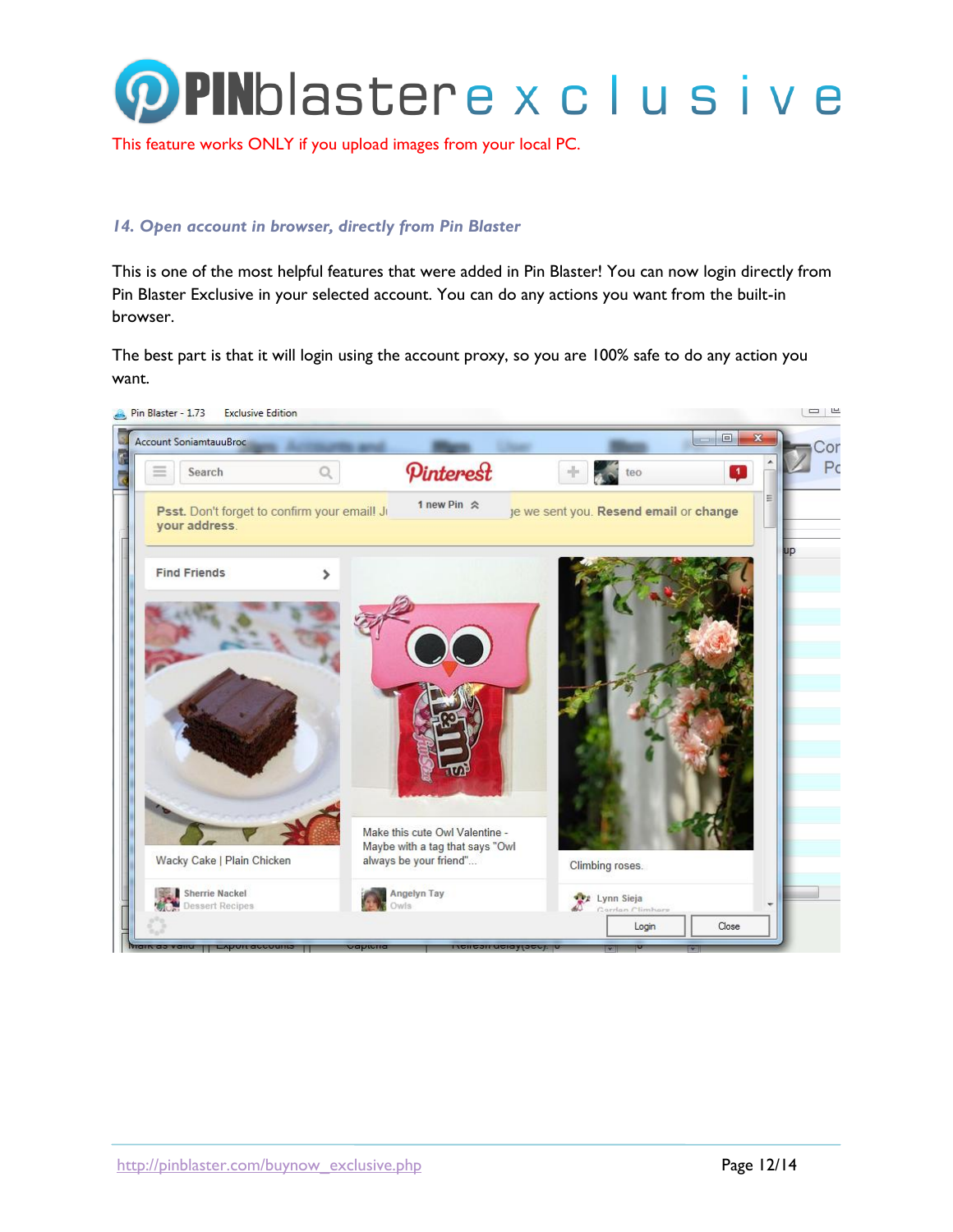

#### *15. Set custom board to individual items*

If you don't want to set a category for an item or use the default board, you have the option to set the board directly to the item you want to pin. You can enter either the full name of the board or a partial name and Pin Blaster will find the corresponding board in the account.

To set the board of the Pin simply right click on an item and click on "Set board for Pin".

|       | Select category of Pin |          |                                                                   |
|-------|------------------------|----------|-------------------------------------------------------------------|
|       | Set board for Pin      | My Board |                                                                   |
| ınıng | Set repin link         |          | You can specify the exact board name or a part of the board name. |

If a board is not found, Pin Blaster Exclusive will use the default board.

#### *16. Open email account in browser*

If an account gets locked (in safe mode) and the auto unblock function does not work, you can unblock the account manually, with ease.

Simply right click on an account and click on "Open in browser". After that, you can click on "Open email"



After you click on Open Email, a new browser window will open with the login page for your email account (this works with yahoo, gmail and hotmail accounts) and also, you will see the email and email password for the account so you can input them fast.